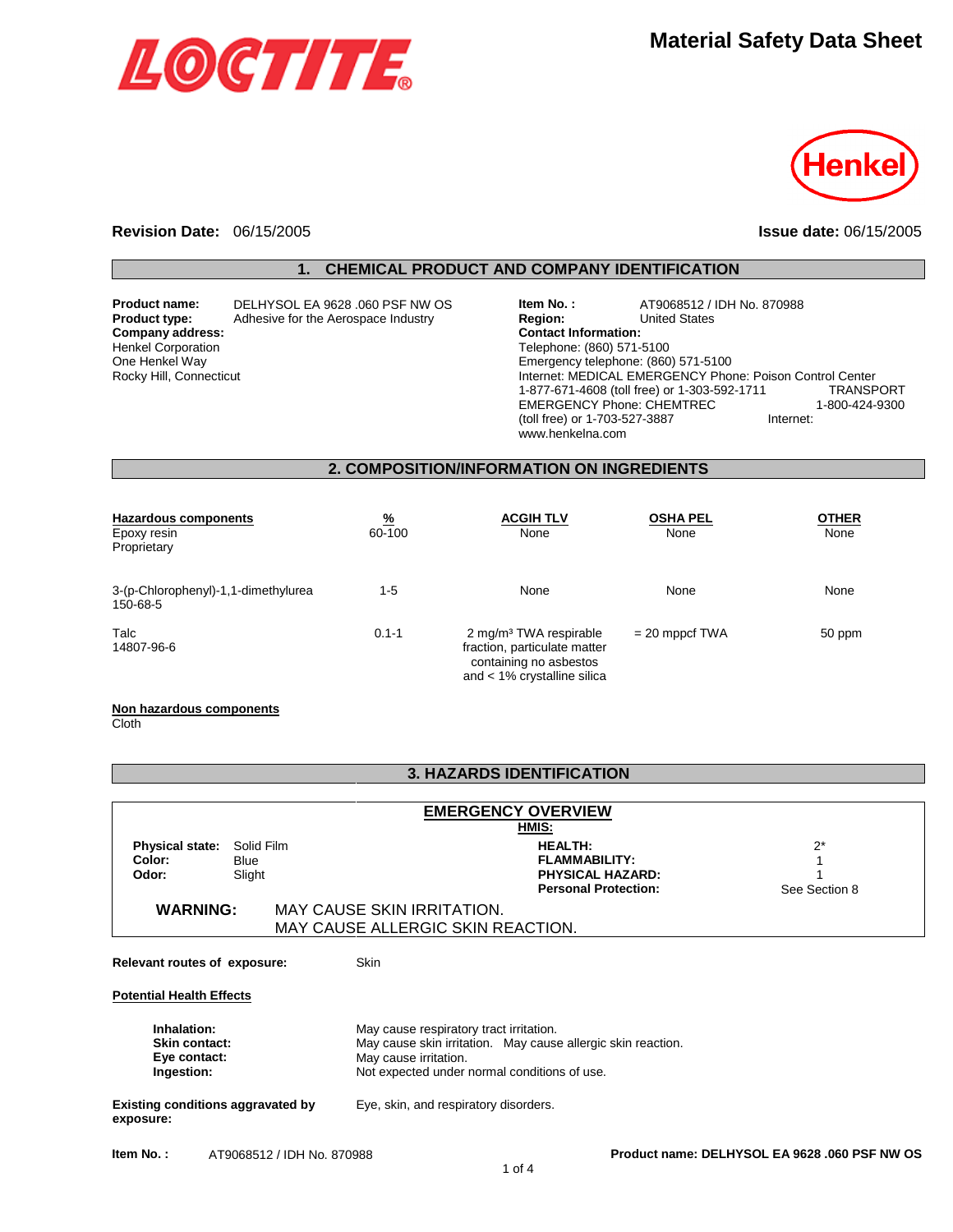# **4. FIRST AID MEASURES**

| Inhalation:          | Remove to fresh air. If discomfort persists seek medical attention.                                               |
|----------------------|-------------------------------------------------------------------------------------------------------------------|
| <b>Skin contact:</b> | Wash with soap and water. If a person feels unwell or symptoms of skin irritation appear, consult a<br>physician. |
| Eye contact:         | In the case of contact with eyes, rinse immediately with plenty of water and seek medical advice.                 |
| Ingestion:           | Drink water as a precaution. Get medical attention if symptoms develop and persist.                               |
| Notes to physician:  | Treat symptomatically and supportively.                                                                           |

### **5. FIRE-FIGHTING MEASURES**

| Flash point:                        | Greater than 93°C (200°F)<br>(estimated)                                                                                                                                                           |  |
|-------------------------------------|----------------------------------------------------------------------------------------------------------------------------------------------------------------------------------------------------|--|
| Autoignition temperature:           | Not determined                                                                                                                                                                                     |  |
| Flammable/Explosive limits-lower %: | Not determined                                                                                                                                                                                     |  |
| Flammable/Explosive limits-upper %: | Not determined                                                                                                                                                                                     |  |
| <b>Extinguishing media:</b>         | Water spray (fog), foam, dry chemical or carbon dioxide.                                                                                                                                           |  |
| Special fire fighting procedures:   | Wear self-contained breathing apparatus and full protective clothing, such as turn-out gear. Cartridge<br>respirators do not provide adequate protection for fire fighters or exotherm mitigation. |  |
| Unusual fire or explosion hazards:  | May liberate large quantities of dense, foul-smelling smoke which may contain unidentified toxic<br>gasses.                                                                                        |  |
| Hazardous combustion products:      | Oxides of carbon and nitrogen, aldehydes, acids and undetermined organics.                                                                                                                         |  |
|                                     | <b>6. ACCIDENTAL RELEASE MEASURES</b>                                                                                                                                                              |  |
| <b>Environmental precautions:</b>   | Prevent product from entering drains or open waters.                                                                                                                                               |  |
| Clean-up methods:                   | Scrape up as much material as possible. Store in a closed container until ready for disposal.                                                                                                      |  |
| <b>7. HANDLING AND STORAGE</b>      |                                                                                                                                                                                                    |  |
| Handling:                           | Avoid contact with eyes, skin and clothing.                                                                                                                                                        |  |
| Storage:                            | Keep cool in accordance with information on label and in Technical Data Sheets.                                                                                                                    |  |
| Incompatible products:              | Keep away from strong oxidizing agents, strong Lewis or mineral acids.                                                                                                                             |  |

For information on product shelf life contact Henkel Customer Service at (800) 243-4874.

| 8. EXPOSURE CONTROLS / PERSONAL PROTECTION |                                                                                                                                                                                                                                        |  |
|--------------------------------------------|----------------------------------------------------------------------------------------------------------------------------------------------------------------------------------------------------------------------------------------|--|
| <b>Engineering controls:</b>               | Local exhaust ventilation is recommended when general ventilation is not sufficient to control airborne<br>contamination below occupational exposure limits.                                                                           |  |
| <b>Respiratory protection:</b>             | When workplace hazards warrant the use of a respirator, appropriate respirators must be used, and a<br>program that follows 29 CFR 1910.134 must be followed.                                                                          |  |
| <b>Skin protection:</b>                    | Use chemical resistant, impermeable clothing including gloves and either an apron or body suit to<br>prevent skin contact.                                                                                                             |  |
| Eye/face protection:                       | Wear appropriate goggles, face shields or other PPE which will be effective under the circumstances if<br>the possibility of contact exists. A program meeting 29 CFR 1910.133 requirements must be followed<br>when PPE is necessary. |  |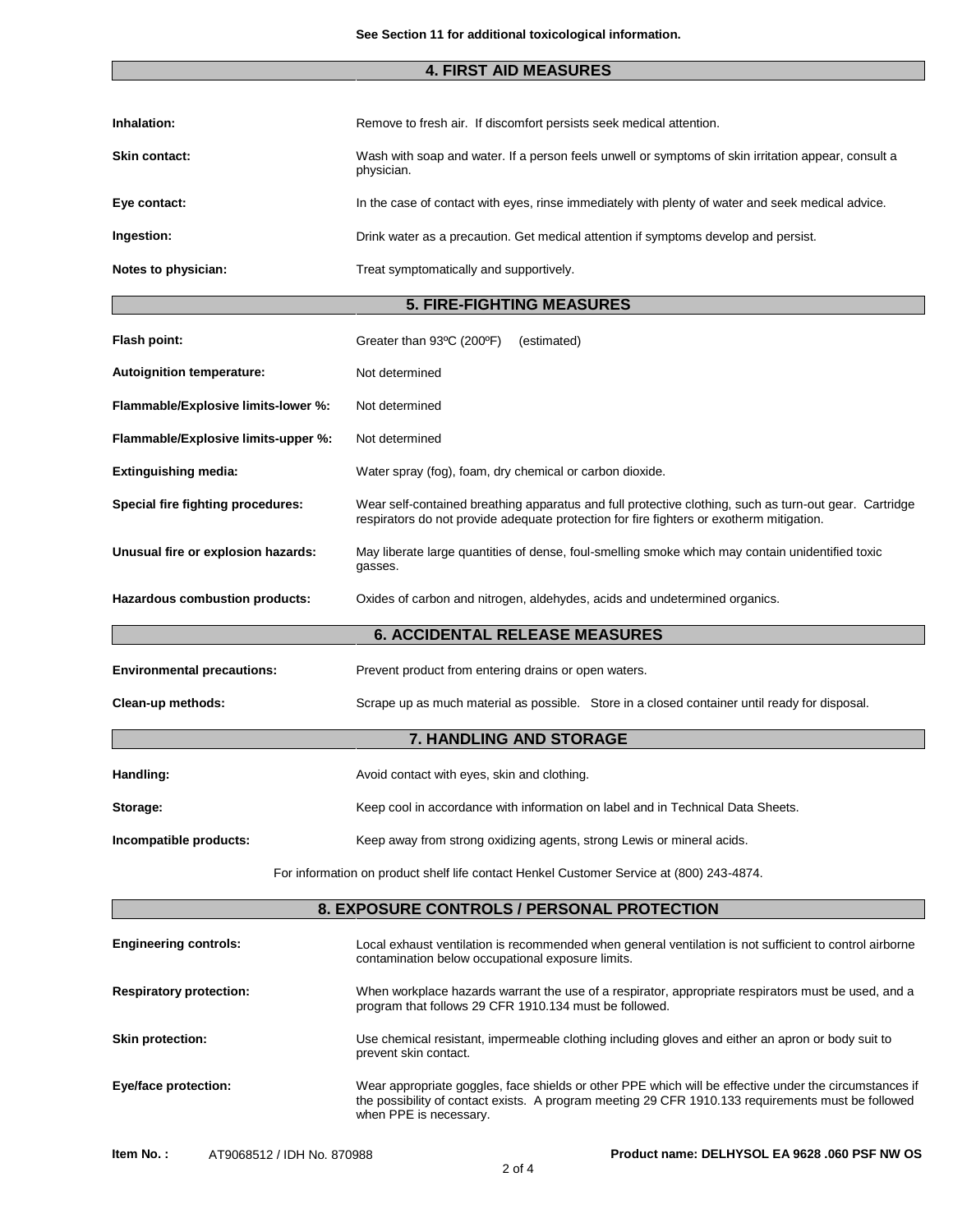### **9. PHYSICAL AND CHEMICAL PROPERTIES**

| <b>Physical state:</b>                   | Solid Film                                                          |
|------------------------------------------|---------------------------------------------------------------------|
| Color:                                   | <b>Blue</b>                                                         |
| Odor:                                    | Slight                                                              |
| Vapor pressure:                          | Nil                                                                 |
| pH:                                      | Not available                                                       |
| Boiling point/range:                     | Not determined                                                      |
| Melting point/range:                     | Not determined                                                      |
| Specific gravity:                        | Product sold in pounds per square foot.                             |
| Vapor density:                           | Greater than 1                                                      |
| <b>Evaporation rate:</b>                 | Not determined                                                      |
| Solubility in water:                     | Negligible.                                                         |
| Partition coefficient (n-octanol/water): | Not determined                                                      |
| <b>VOC content:</b>                      | <10 g/l (estimate) per SCAQMD Rule 1124 [EPA Test Method 24/304-91] |

### **10. STABILITY AND REACTIVITY**

| Stability:                        | Stable.                                                                                                                                                                                                                                                                                 |
|-----------------------------------|-----------------------------------------------------------------------------------------------------------------------------------------------------------------------------------------------------------------------------------------------------------------------------------------|
| Hazardous polymerization:         | May occur.                                                                                                                                                                                                                                                                              |
| Hazardous decomposition products: | Oxides of carbon and nitrogen, aldehydes, acids and undetermined organics.                                                                                                                                                                                                              |
| Incompatability:                  | Keep away from strong oxidizing agents, strong Lewis or mineral acids.                                                                                                                                                                                                                  |
| Conditions to avoid:              | Avoid heating masses of film greater than 1 pound (.454 kg) total. Avoid heating unless curing<br>surfaces to be bonded. Failure to observe these precautions may result in excessive heat build-up<br>causing an exotherm. The exotherm has the potential for release of toxic gasses. |

## **11. TOXICOLOGICAL INFORMATION**

### **Carcinogen Status**

| <b>Hazardous components</b>                     | NTP Carcinogen | <b>IARC Carcinogen</b> | <b>OSHA Carcinogen</b> |
|-------------------------------------------------|----------------|------------------------|------------------------|
| Epoxy resin<br>Proprietary                      | No             | No                     | No                     |
| 3-(p-Chlorophenyl)-1,1-dimethylurea<br>150-68-5 | No             | No                     | No                     |
| Talc<br>14807-96-6                              | No             | No                     | No                     |

### **Literature Referenced Target Organ & Other Health Effects**

| <b>Hazardous components</b>                     | <b>Health Effects/Target Organs</b>              |
|-------------------------------------------------|--------------------------------------------------|
| Epoxy resin                                     | Allergen, Irritant                               |
| Proprietary                                     |                                                  |
| 3-(p-Chlorophenyl)-1,1-dimethylurea<br>150-68-5 | No data                                          |
| Talc<br>14807-96-6                              | Some evidence of carcinogenicity, Lung, Irritant |

# **12. ECOLOGICAL INFORMATION**

3 of 4

**Ecological information:** Not available